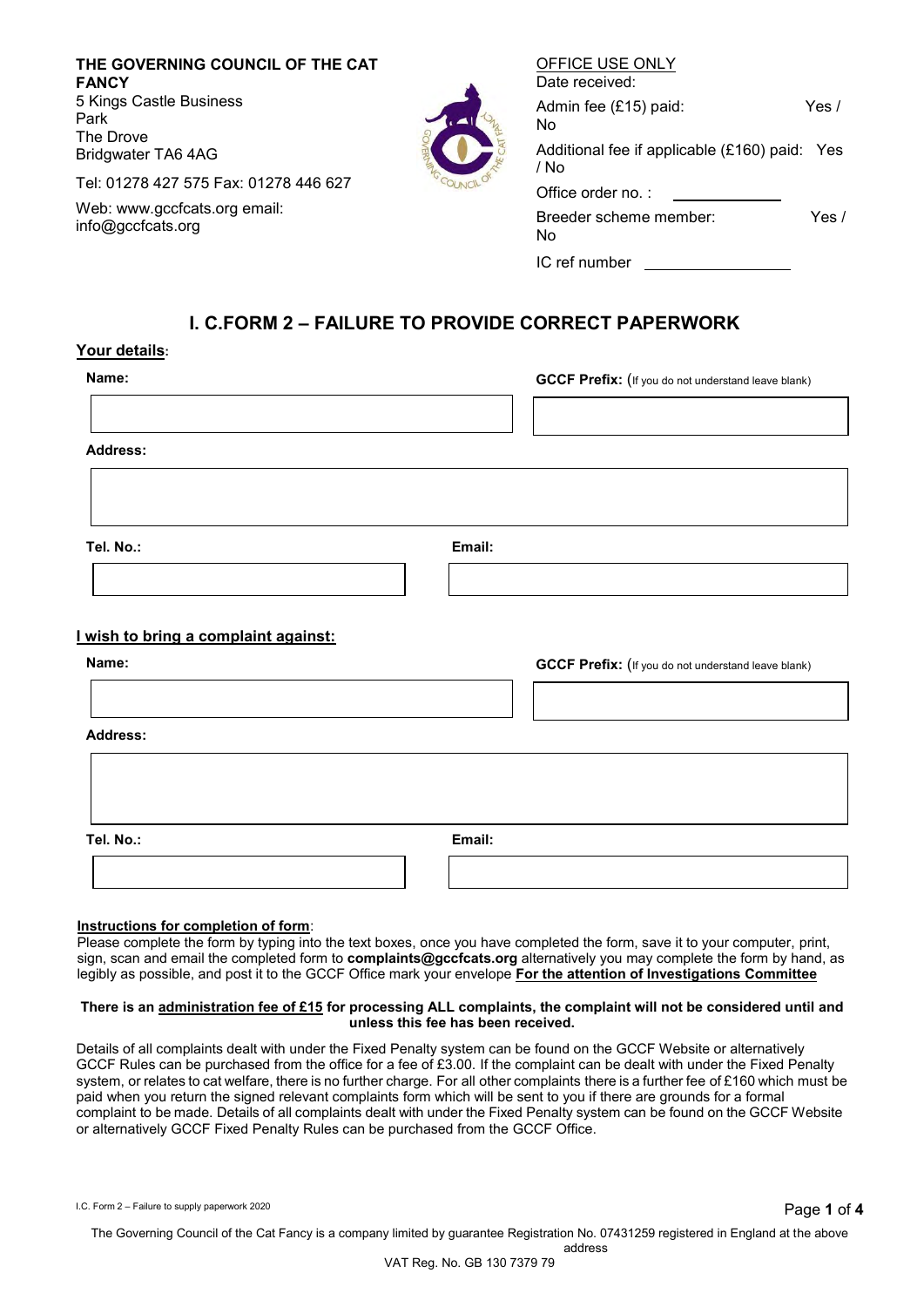## **FOR OFFICE USE ONLY**

**For breach of the following Rule/Byelaw**

## **DETAILS OF THE COMPLAINT:**

Continue to Page 3

I.C. Form 2 – Failure to Supply Paperwork 2020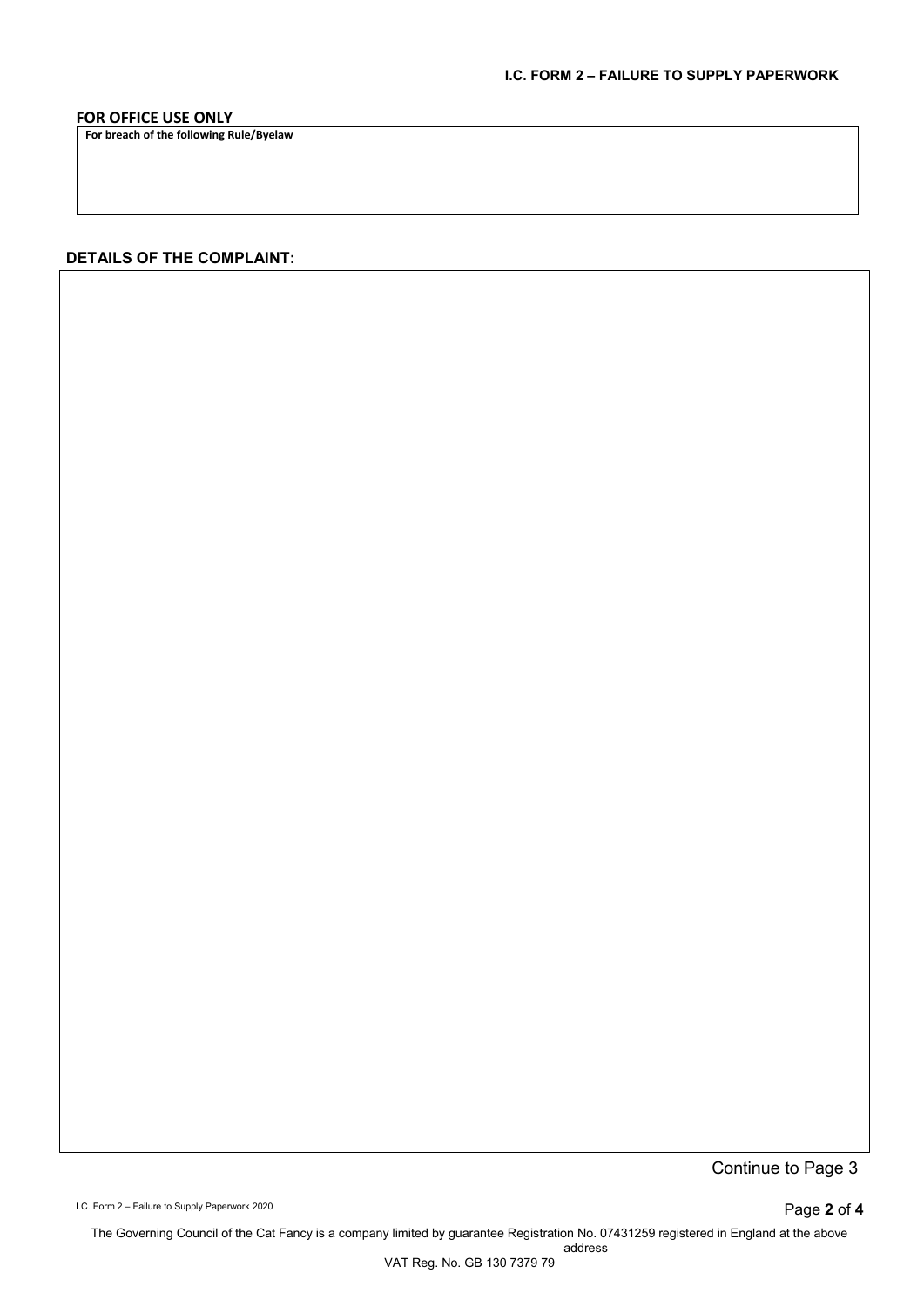**Continuation of Details of the Complaint:**

Continue to Page 4

I.C. Form 2 – Failure to Supply Paperwork 2020